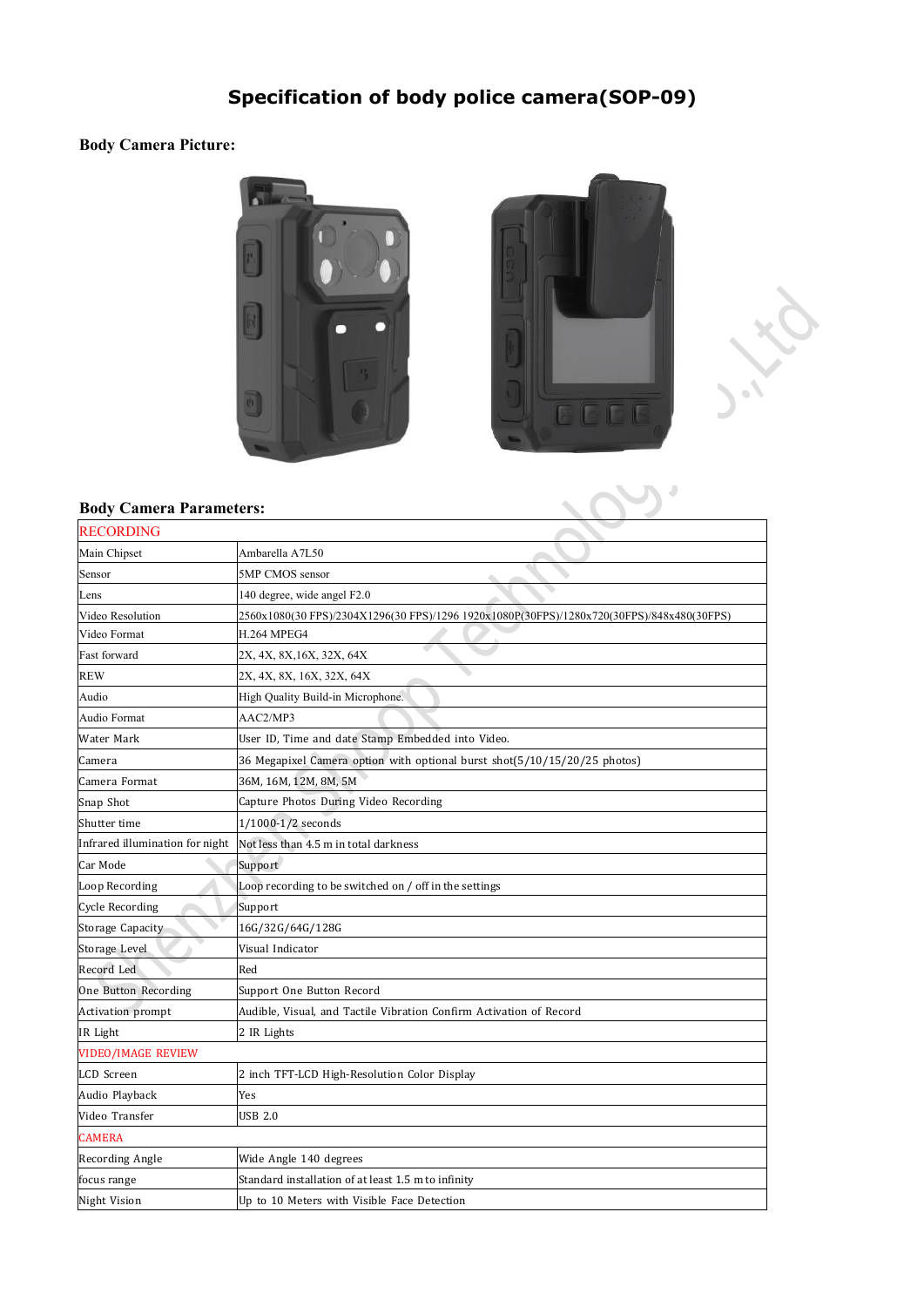| Waterproof                                             | IP67                                                                                                                                                                                                                                                                                                                                                                                                                                                             |  |
|--------------------------------------------------------|------------------------------------------------------------------------------------------------------------------------------------------------------------------------------------------------------------------------------------------------------------------------------------------------------------------------------------------------------------------------------------------------------------------------------------------------------------------|--|
| Clip                                                   | High Quality Metal Clip with 360 degrees Rotation                                                                                                                                                                                                                                                                                                                                                                                                                |  |
| Wifi                                                   | Option                                                                                                                                                                                                                                                                                                                                                                                                                                                           |  |
| GPS                                                    | Option, Internal GPS, GPS player to show the route of video;                                                                                                                                                                                                                                                                                                                                                                                                     |  |
| <b>BATTERY</b>                                         |                                                                                                                                                                                                                                                                                                                                                                                                                                                                  |  |
| Type                                                   | Built-in 3200mAH Lithium                                                                                                                                                                                                                                                                                                                                                                                                                                         |  |
| Charging Time                                          | 180 minutes                                                                                                                                                                                                                                                                                                                                                                                                                                                      |  |
| Continuous Recording                                   | 8 Hours(LCD OFF), if power bank is connected, then no limitation                                                                                                                                                                                                                                                                                                                                                                                                 |  |
| Low Battery Warning                                    | Beep Alert                                                                                                                                                                                                                                                                                                                                                                                                                                                       |  |
| <b>OTHERS</b>                                          |                                                                                                                                                                                                                                                                                                                                                                                                                                                                  |  |
| Unique ID number/unit                                  | Include 5 digit device ID and 6 digit police ID                                                                                                                                                                                                                                                                                                                                                                                                                  |  |
| Language                                               | English/Chinese/Russian                                                                                                                                                                                                                                                                                                                                                                                                                                          |  |
| Password Protection                                    | To set an administrator password on the PC management software to allow deletion from PC, and<br>modify the password in the PC management software.<br>User can only view the videos but cannot delete it.                                                                                                                                                                                                                                                       |  |
| Pre-record function                                    | 25 seconds pre-record(1080P30), 35 seconds pre-record(720p30)<br>1080p30, 10/20/25/off seconds<br>720p30, 10/20/30/35/off seconds                                                                                                                                                                                                                                                                                                                                |  |
| Post-record function                                   | 10/20/30/60/120/off seconds last-record                                                                                                                                                                                                                                                                                                                                                                                                                          |  |
| <b>Motion Detector</b>                                 | The ability to adjust the recording if the motion(at a distance of no more than 1m)                                                                                                                                                                                                                                                                                                                                                                              |  |
| Photography during video<br>recording                  | Support                                                                                                                                                                                                                                                                                                                                                                                                                                                          |  |
| Sound notification                                     | Beep when starting video or stopping video, or beep sound when opening the menu; beep volume is<br>adjustable in the menu;                                                                                                                                                                                                                                                                                                                                       |  |
| Burst                                                  | 5/10/15/20/25 Shot burst picture taking                                                                                                                                                                                                                                                                                                                                                                                                                          |  |
| Dimension                                              | 77 mm *57 mm *26mm (2.91" * 1.83" *0.93")                                                                                                                                                                                                                                                                                                                                                                                                                        |  |
| The video recording time of 32<br>GB of memory         | not less than 20,000 -5 megapixel photos<br>not less than 12,000 megapixels photos -12 megapixel photos<br>video recording Not less than 8 hours and at 1920x1080p30 for video recording<br>Not less than 11 hours and 30 minutes at 1280x720p30 for video recording<br>Not less than 11 hours and 30 minutes 848x480p60 for video recording<br>Not less than 17 hours at 848x480p30 video recording<br>Not less than 500 hours for Audio Maximum recording time |  |
| Weight                                                 | 150g (GPS built-in, metal clip); 135g( without GPS and metal clip)                                                                                                                                                                                                                                                                                                                                                                                               |  |
| <b>Working Temperature</b>                             | $-40$ ~60 degrees Celsius                                                                                                                                                                                                                                                                                                                                                                                                                                        |  |
| Storage temperature                                    | -28~55 degrees Celsius                                                                                                                                                                                                                                                                                                                                                                                                                                           |  |
| The ability to turn off the<br>display while recording | The display can be switched on or off during recording                                                                                                                                                                                                                                                                                                                                                                                                           |  |
| Falling from height                                    | Resistance to fall from a height of not less than 200 cm                                                                                                                                                                                                                                                                                                                                                                                                         |  |
| Wifi                                                   | optional                                                                                                                                                                                                                                                                                                                                                                                                                                                         |  |
| <b>ACCESSORIES</b>                                     |                                                                                                                                                                                                                                                                                                                                                                                                                                                                  |  |
| Standard Accessories                                   | USB cable, USB Charger, Car charger, User Manual, Universal metal clip, driver disc                                                                                                                                                                                                                                                                                                                                                                              |  |
| Option                                                 | Shoulder mount, car mount, bullet camera, dock station, GPS, etc                                                                                                                                                                                                                                                                                                                                                                                                 |  |
|                                                        |                                                                                                                                                                                                                                                                                                                                                                                                                                                                  |  |

## **Standard Package:**